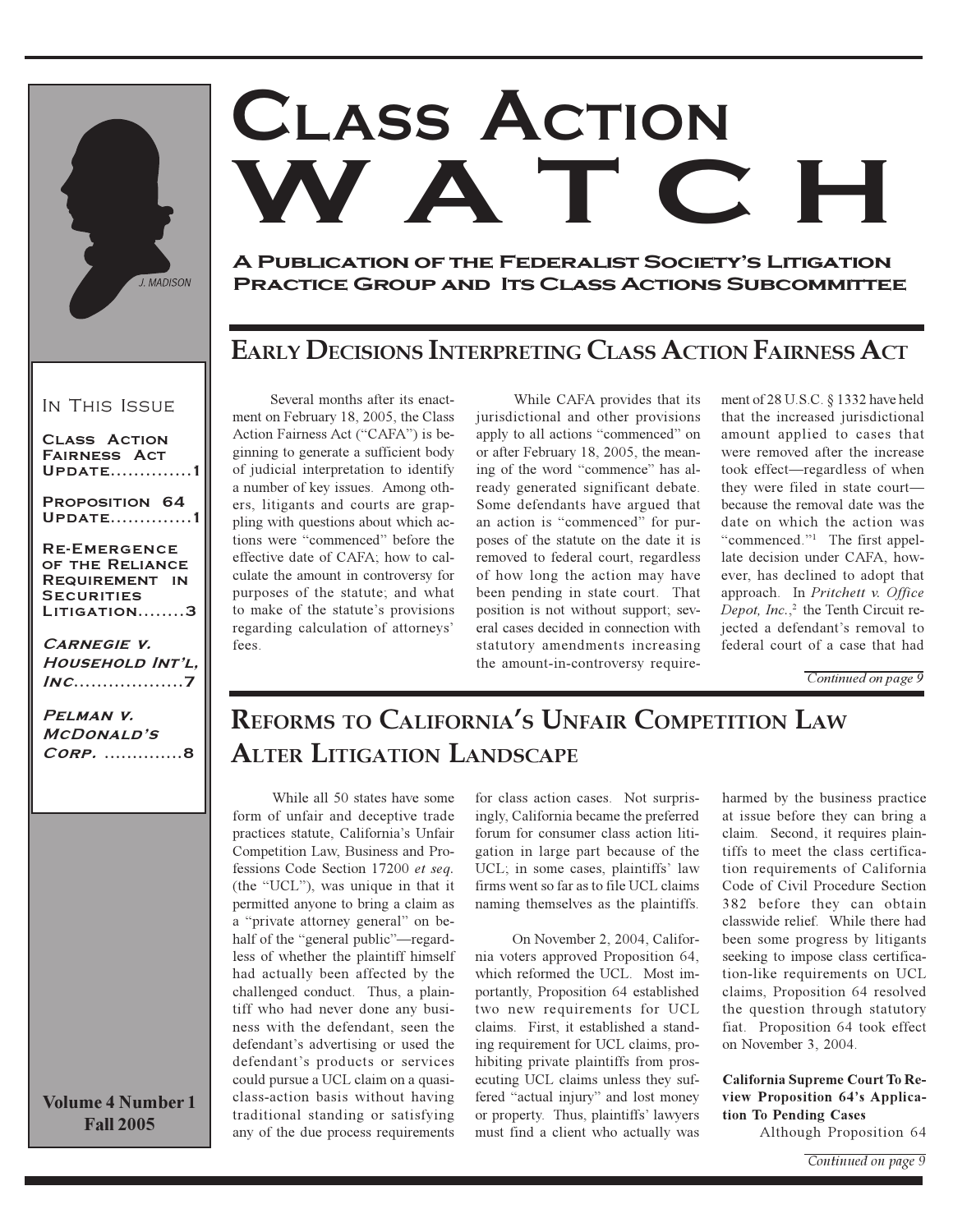The Federalist Society publishes Class Action Watch periodically to apprise both our membership and the public at large of recent trends and cases in class action litigation. The class action lawsuit, defined as a civil action brought by one or more plaintiffs on behalf of a large group of others who have a common interest, is both criticized and acclaimed.

Critics have said that such actions are far too beneficial to the lawyers that bring them in that the attorney fees in settlements are often in the millions of dollars, while the individuals in the group

that he or she represents receive substantially less.

Proponents of the class action lawsuit, on the other hand, see them both as a mechanism to consolidate and streamline similar actions that would otherwise clog the court system, and as a way to make certain cases attractive to plaintiffs' attorneys.

In this issue, we highlight a decision by the Seventh Circuit which affirmed the "Class Action by Estoppel" theory. In addition, the class action suit, Pelman v. McDonald's Corp., is discussed. The claims in Pelman allege that

McDonald's misrepresented the nutritional value of its products and that "but for McDonald's alleged nutritional and health representations, they [plaintiffs] would not have eaten at McDonald's restaurants three to five times per week."

Future issues of Class Action Watch will feature other articles and cases that we feel are of interest to our members and to society. We hope you find this and future issues thought-provoking and informative.

#### **LITIGATION** PRACTICE GROUP EXECUTIVE COMMITTEE

Marsha Rabiteau, Chairman Kenneth W. Starr, Chairman-Elect

Robert A. McConnell, Past Chairman

Steven Hantler, Michael C. Flynn, Gerald Walpin, Senior Advisors

Edward C. Anderson, Advisor, Arbitration Issues Karen R. Harned, Advisor, Small Business Issues Stephen Hessler, Advisor, State Courts Project James Grace, Jr., Advisor, State Tort Reform Issues Lewis H. Goldfarb, Michael B. Wallace, Advisors, Trial & Appellate Issues

SUBCOMMITTEE LEADERSHIP

Charles R.A. Morse, Chairman, Publications Margaret A. Little, Christopher C. Wang, Vice Chairmen, Publications

Brian Brooks, Chairman, Class Actions Antoinette DeCamp, Matthew R. Estabrook, Scott M. Pearson, Eliot Pedrosa, Vice Chairmen, Class Actions

Donald A. Daugherty Jr., Judyth Pendell, Co-Chairman, Federal Jurisdiction

Mark A. Behrens, Megan Farrell, Co-Chairmen, Tort and Product Liability Raymond J. Tittmann, Co-Chairman, Tort and Product Liability

> CLASS ACTION WATCH EDITORIAL COMMITTEE

Brian Brooks Antoinette DeCamp Matthew R. Estabrook Scott M. Pearson Eliot Pedrosa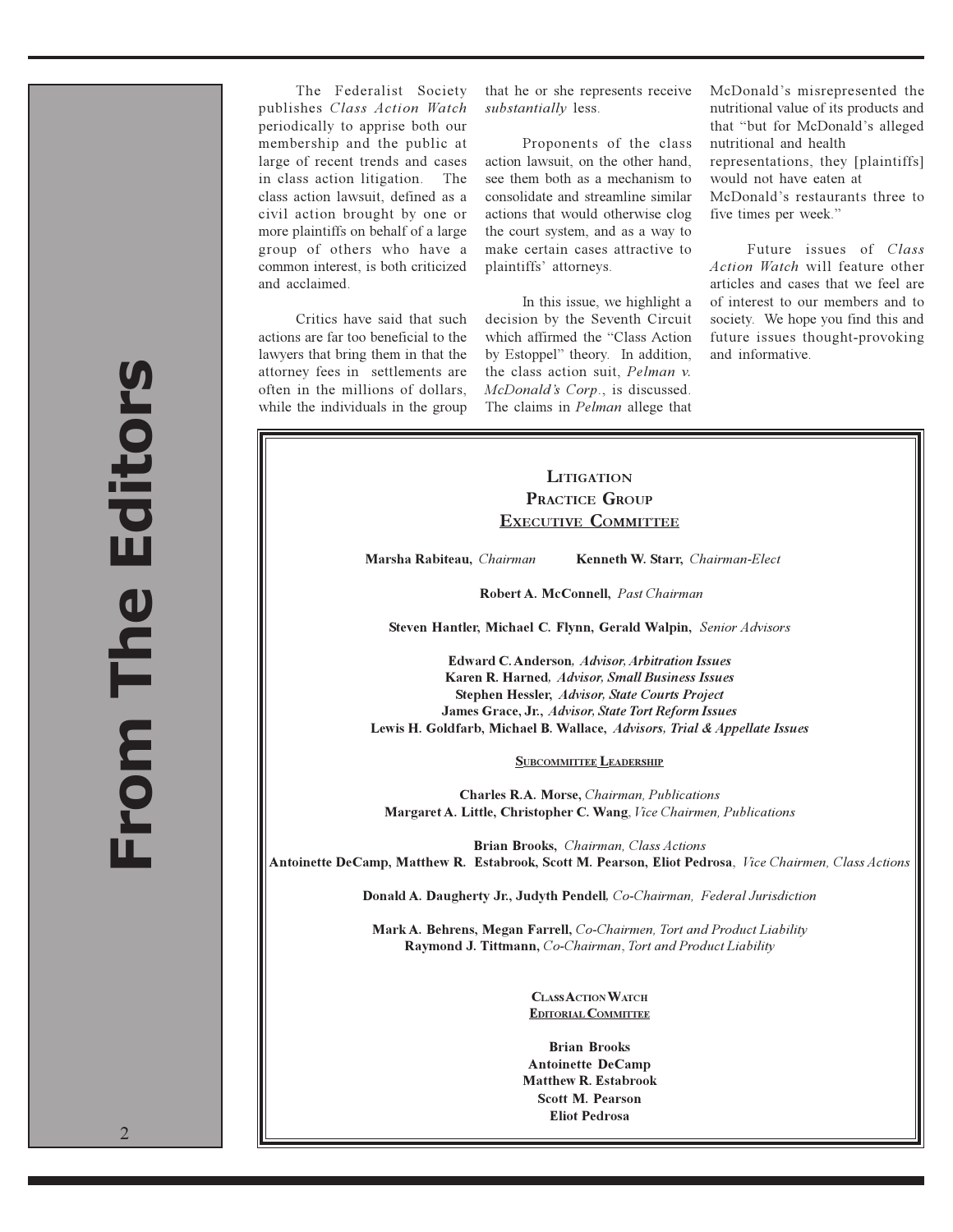#### THE RE-EMERGENCE OF THE RELIANCE REQUIREMENT IN FEDERAL SECURITIES CLASS ACTIONS

It is well-established that plaintiffs bringing private claims alleging violations of Section 10(b) of the Securities Exchange Act of 1934 (the "1934 Act") and Rule 10b-5 promulgated thereunder must prove that they relied on the statements or omissions they challenge as materially false or misleading.<sup>1</sup> It is equally well-established that in order to maintain a lawsuit on behalf of a class pursuant to Federal Rule of Civil Procedure 23(b)(3), plaintiffs must demonstrate that the common issues to be resolved on behalf of all class members predominate over any individual issues specific to particular class members, rendering class treatment the most efficient means of adjudication.<sup>2</sup> Taken together, these two requirements would effectively preclude class certification in all but a handful of purported class actions brought on behalf of a large number of purchasers or sellers of a company's publicly-traded

securities; individual issues of reliance would nearly always predominate over any common issues to resolve on behalf of the purported class.

For nearly two decades, plaintiffs who themselves never relied on the statements they challenge as materially false or misleading have been able to maintain class-action lawsuits by invoking the "fraud-on-themarket" doctrine. This doctrine, endorsed by the United States Supreme Court in Basic, Inc. v. Levinson,<sup>3</sup> creates a rebuttable presumption that plaintiffs who purchased or sold securities on the open market did so in reliance on the integrity of the market price to reflect all available information regarding those securities. Armed with the benefit of this presumption, plaintiffs have been able to overcome the hurdle of demonstrating that common issues predominate over individual ones in actions alleging fraud in connection with publicly-traded securities.

In the last year or so, however, courts have increasingly recognized that the fraud-onthe-market presumption does not automatically apply to all allegations of fraud involving securities. This article discusses several recent cases that evidence a renewed emphasis on requiring plaintiffs who claim to have been deceived to demonstrate that they actually relied, either directly or through the market, on the misrepresentations or omissions forming the basis of their claims.

#### Overview of the Fraud-on-the-Market Doctrine

In Basic, the United States Supreme Court explained the basis for and benefits of a presumption of reliance based on the fraud-on-the-market theory. Recognizing that reliance is an essential element of a Section 10(b) claim, the Court nevertheless reasoned that the modern understanding of that element must evolve in order to reflect the differences between the "modern securities markets, literally involving millions of shares changing hands daily" and "the face-to-face transactions contemplated by early fraud cases." $4$  In contrast to face-to-face transactions between buyers and sellers, the Court explained, "[w]ith the presence of a market, the market is interposed between seller and buyer and, ideally, transmits information to the investor in the processed form of a market price."5 In open-market purchases, the market thus "act[s] as the unpaid agent of the investor, informing him that given all the information available to it, the value of the stock is worth the market price."<sup>6</sup> Noting that Congress itself "expressly relied on the premise that securities markets are affected by information, and enacted legislation to

facilitate an investor's reliance on the integrity of those markets," and prompted by "considerations of fairness, public policy, and probability, as well as judicial economy," the Court agreed that "an investor's reliance on any public material misrepresentations . . . may be presumed" for purposes of a Section 10(b) claim.<sup>7</sup>

However, the Court was careful to note that the presumption that plaintiffs relied on the integrity of the market is not conclusive, and may be rebutted by "[a]ny showing that severs the link between the alleged misrepresentation and either the price received (or paid) by the plaintiff, or his decision to trade at a fair market price."<sup>8</sup> Upon such a showing, "the basis for finding that fraud had been transmitted through the market price [is] gone."<sup>9</sup>

#### Plaintiffs Bear the Burden of Demonstrating the Propriety of a Presumption of Reliance

Several recent cases have made clear that plaintiffs who allege fraud in connection with the purchase or sale of publicly-traded securities cannot simply invoke the fraud-on-the-market theory as justification for class treatment. Instead, plaintiffs must demonstrate an entitlement to the presumption by showing "(1) that the defendant made public misrepresentations; (2) that the misrepresentations were material; (3) that the shares were traded on an efficient market," and that the plaintiffs purchased the shares after the misrepresentations but before the truth was revealed.<sup>10</sup>

Furthermore, plaintiffs' bare allegations will not suffice to establish these requirements, even at the class certification stage. Instead, the district court must conduct a "rigorous analysis" and take a "close look" at relevant matters to determine whether plaintiffs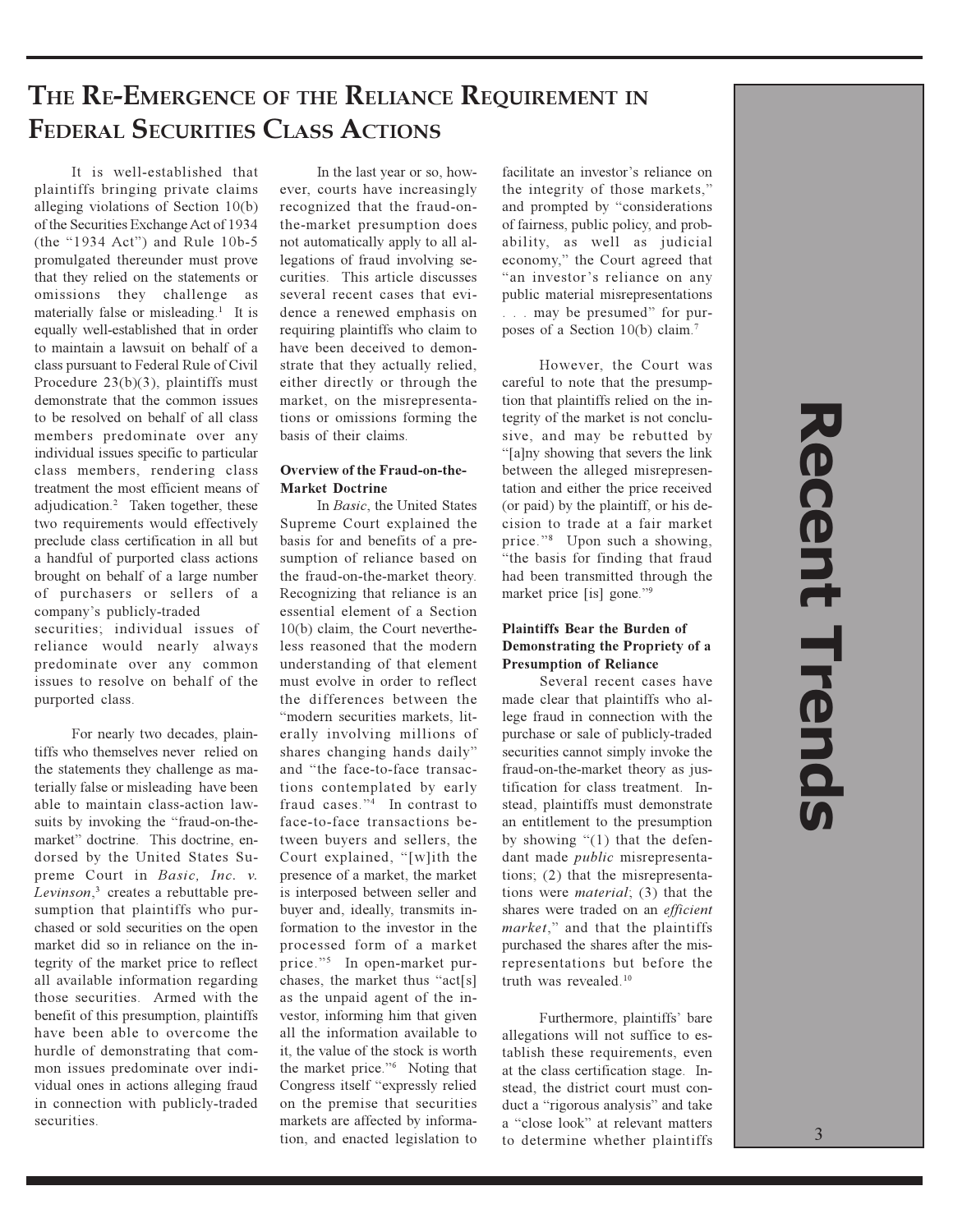have satisfied the prerequisites to certification.11 As the Fourth Circuit put it:

> We must not lose sight of the fact that when a district court considers whether to certify a class action, it performs the public function of determining whether the representative parties should be allowed to prosecute the claims of absent class members. Were the court to defer to the representative parties on this responsibility by merely accepting their assertions, the court would be defaulting on the important responsibility conferred on the courts by Rule 23 of carefully determining the class action issues and supervising the conduct of any class action certified.<sup>12</sup>

#### The Alleged Misrepresentations Must Be Public

Whether or not phrased as a "rigorous analysis" or a "close look," recent cases also have made clear that courts will scrutinize plaintiffs' allegations and evidence before permitting class certification to rest on the fraud-onthe-market doctrine. For example, in West v. Prudential Securities, Inc., <sup>13</sup> the Seventh Circuit rejected plaintiffs' bare allegations that the fraud-on-the-market doctrine

could apply to non-public statements. Plaintiffs in West alleged that a stockbroker working for Prudential told eleven of his customers that a company was "certain" to be acquired, at a big premium, in the near future, and that he reiterated those statements over a seven-month period.<sup>14</sup> Invoking the fraud-on-the-market theory, plaintiffs sought certification of a class of all open-market purchasers of the company's stock—not the eleven customers to whom the broker allegedly made the statements. $15$ 

The Seventh Circuit reversed the certification order, reasoning that because the statements allegedly made to the eleven customers never became public, there was no basis for a presumption that fraud was transmitted through the market:

> [F]ew propositions in economics are better established than the quick adjustment of securities prices to public information. [citation omitted] No similar mechanism explains how prices would respond to non-public information, such as statements made by [a broker] to a handful of his clients. These do not come to the attention of professional investors or money managers, so the price-adjustment mechanism just described does not operate.<sup>16</sup>

#### The Alleged Misrepresentations Must Be Material

Two recent opinions in actions against investment banking firms regarding allegedly false or misleading research reports by analysts suggest that the materiality element of the fraud on the market presumption requires plaintiffs to make a showing the certification stage that the allegedly false statements had a measurable impact on the market price of the securities. For example, the Second Circuit questioned the application of the fraud-on-the-market doctrine to certify a class in an analyst case arising out of the collapse of WorldCom.<sup>17</sup> Among the claims asserted by the plaintiffs in Hevesi v. Citigroup was a Rule 10b-5 claim against Citigroup, its investment banking subsidiary, and its former telecommunications research analyst, Jack Grubman, over allegedly false statements in research reports about WorldCom issued by Grubman from 1999 to 2002. The District Court certified the claims against Citigroup and Grubman as a class action, employing the

fraud-on-the-market doctrine to presume reliance and conclude that class issues predominated in the case over individual issues.<sup>18</sup>

The Second Circuit exercised its discretion to hear an interlocutory appeal because the case "presented an issue that is 'of fundamental importance to the development of the law of class actions.'"<sup>19</sup> "That question is whether a district court may certify a class in a suit against a research analyst and his employer based on the fraud-on-themarket doctrine, without a finding that the analyst's opinions affected the market prices of the relevant securities."<sup>20</sup> In its order accepting jurisdiction over the appeal, the Court noted that the Citigroup defendants had mounted a "substantial legal argument" in support of the position that the fraud-on-the-market doctrine cannot support class certification in analyst cases without a specific finding that the analyst's report affected the market prices.<sup>21</sup> Unfortunately for those hoping for definitive pronouncements on Hevesi's "fundamental question" and "substantial legal argument," the parties in Hevesi reached a settlement before the Second Circuit could rule on the merits of the controversy, leaving district courts in the Second Circuit and elsewhere to come to their own conclusions for the time being.

In DeMarco v. Lehman Brothers Inc., Southern District of New York Judge Jed Rakoff agreed with the position advanced by Citigroup in Hevesi, holding that the fraud-onthe-market doctrine and the consequent presumption of reliance can justify class certification in an analyst case only if the plaintiff adduces evidence that makes a prima facie showing that the analyst's opinion actually affected the market price of the securities.<sup>22</sup> The Court based its decision on the "qualitative difference between a statement of fact emanating from an issuer and a statement of opinion emanating from a research analyst."<sup>23</sup> As the Court explained: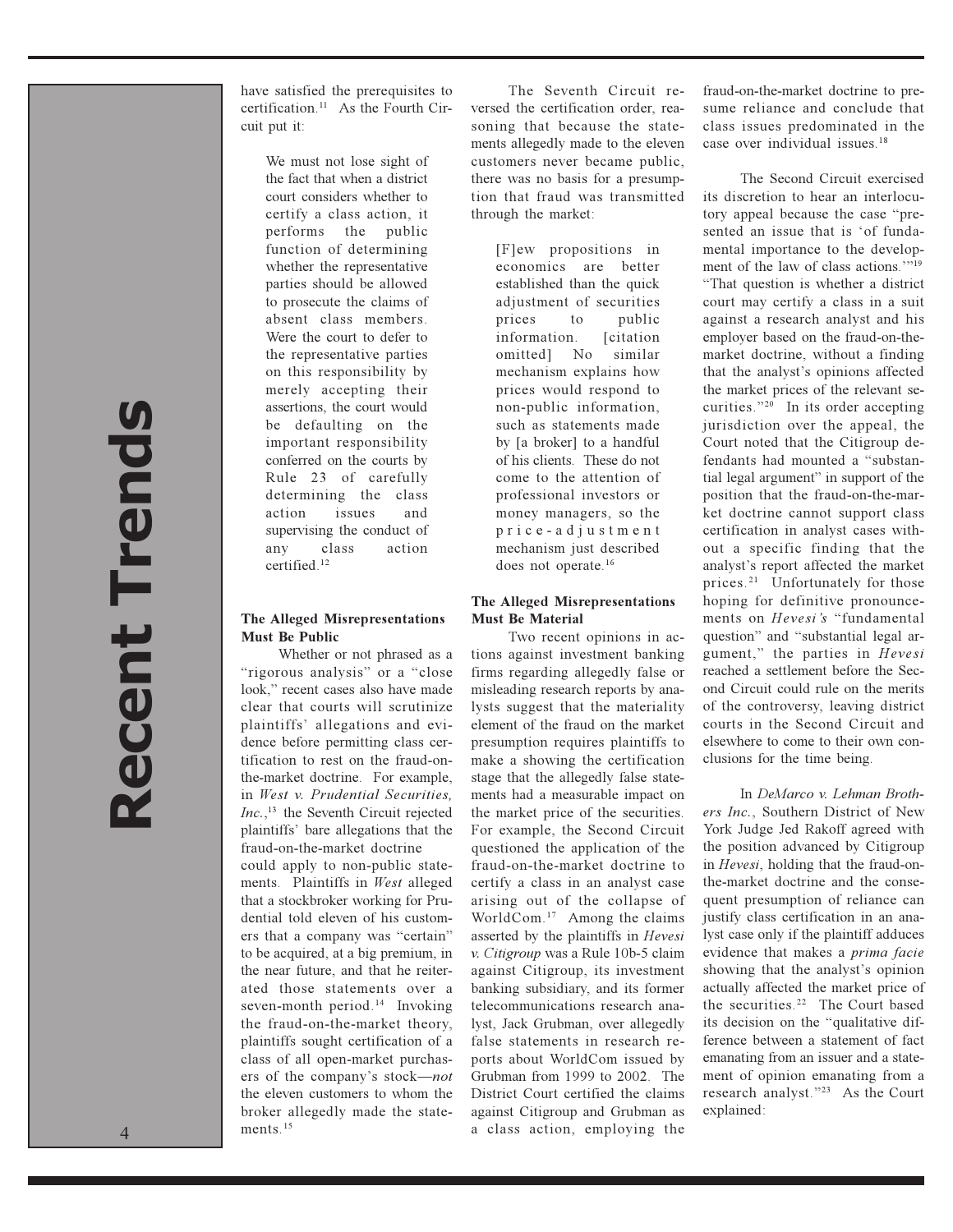A well-developed efficient market can reasonably be presumed to translate the former into an effect on price, whereas no such presumption attaches to the latter. This, in turn, is because statements of fact emanating from an issuer are relatively fixed, certain and uncontradicted. Thus, if an issuer says its profits increased 10%, an efficient market, relying on that statement, fixes a price accordingly. If later it is revealed that the previous statement was untrue and that the profits only increased 5%, the market reaction is once again reasonably predictable and ascertainable.

By comparison, a statement of opinion emanating from a research analyst is far more subjective and far less certain, and often appears in tandem with conflicting opinions from other analysts as well as new statements from the issuer. As a result, no automatic impact on the price of a security can be presumed and instead must be proven and measured before the statement can be said to have "defrauded the market" in any material way that is not simply speculative.<sup>24</sup>

The Court found that the plaintiff had failed to present evidence sufficient to make such a prima facie showing and denied class certification.<sup>25</sup>

#### The Subject Securities Must Trade on an Efficient Market

Finally, the opinion of the Fourth Circuit in Gariety emphasizes that plaintiffs must make at least a prima facie showing that the subject securities in fact

traded on an efficient market. Gariety arose from the demise in 1999 of the First National Bank of Keystone, whose stock plaintiffs held. As evidence that Keystone's shares traded on an efficient market, the district court cited a drop in the price of those shares during the days after regulators announced that Keystone was insolvent.<sup>26</sup> The Fourth Circuit concluded that this "single piece of information, standing alone, does not represent adequate evidence" of an efficient market.<sup>27</sup> Instead, the Court reasoned, a district court faced with a motion to certify a class should "consider factors such as, among others, whether the security is actively traded, the volume of trades, and the extent to which it is followed by market professionals."<sup>28</sup>

Judge David Godbey of the U.S. District Court for the Northern District of Texas similarly relied on the absence of an efficient market to deny class certification in Bell v. Ascendant Solutions, Inc.<sup>29</sup> There, plaintiffs alleged that the defendant and its executives issued false and misleading statements regarding sales, revenues and business model around the time of the company's public offering, thus artificially inflating its stock price.<sup>30</sup> The court held that because plaintiffs failed to establish the efficiency of the market for the company's stock, plaintiffs would have had "to establish individual reliance for each individual plaintiff—thus foreclosing class certification."31 Because individual reliance could not be presumed, "the Rule 23 requirement of predominance is not established<sup>332</sup>

#### Fraud-On-The-Market: What Next?

Courts seem to be suggesting that the fraud-on-the-market doctrine is not a perpetually green light for certification of class actions brought under the securities laws. Recent decisions show that courts are beginning to turn back cases that fail to satisfy the doctrine's basic assumptions. Whether these decisions reflect a significant change in direction or a minor detour remains to be seen. Given the myriad securities class actions working their way through the court system in the wake of the post-1999 stock market decline and the corporate scandals brought to light in the early part of this decade, however, continued rapid development of the law in this field over the next few years seems likely.

#### Footnotes

<sup>1</sup> See, e.g., Ernst & Ernst v. Hochfelder, 425 U.S. 185, 206 (1975).

<sup>2</sup> See Fed. R. Civ. P. 23(b)(3). Plaintiffs who contend that a defendant's misrepresentations artificially affected the open market price of a company's securities typically attempt to certify classes under (b)(3), and not under Rule 23(b)(1) (addressing class certification where adjudication would prejudice rights of absent parties or create the risk of inconsistent adjudications establishing incompatible standards of conduct) or Rule 23(b)(2) (addressing class certification where plaintiffs seek primarily injunctive or declaratory relief).

- 3 485 U.S. 224 (1988).
- <sup>4</sup> Id. at 243-44.
- <sup>5</sup> Id. (quoting In re LTV Secs. Litig., 88
- F.R.D. 134, 143 (N.D. Tex. 1980)).
- $6$  Id.
- $7$  *Id.* at 245-46.
- <sup>8</sup> Id. at 249.
- $9$  Id.

<sup>10</sup> Gariety v. Grant Thornton LLP, 368 F.3d 356, 364 (2004) (emphasis added) (citing Basic, 485 U.S. at 248 n.27).

- $11$  *Id.* at 365.
- <sup>12</sup> *Id.* at 366-67.
- <sup>13</sup> 282 F.3d 935 (7<sup>th</sup> Cir. 2002)
- <sup>14</sup> *Id.* at 936.
- <sup>15</sup> Id. at 936-37.

<sup>16</sup> Id. at 938; see also Gariety, 368 F.3d at 369 (instructing district court on remand to "address more completely whether Grant Thornton made a public misrepresentation for which it may be found primarily liable").

<sup>17</sup> See Hevesi v. Citigroup, Inc., 366 F.3d 70 (2d Cir. 2004).

<sup>18</sup> See In re WorldCom, Inc. Sec. Litig., 219 F.R.D. 267 (S.D.N.Y. 2003).

<sup>19</sup> Hevesi, 366 F.3d at 80 (quoting In re Sumitomo Copper Litig., 262 F.3d 134,

# 5Recent Trends **Recent Trends**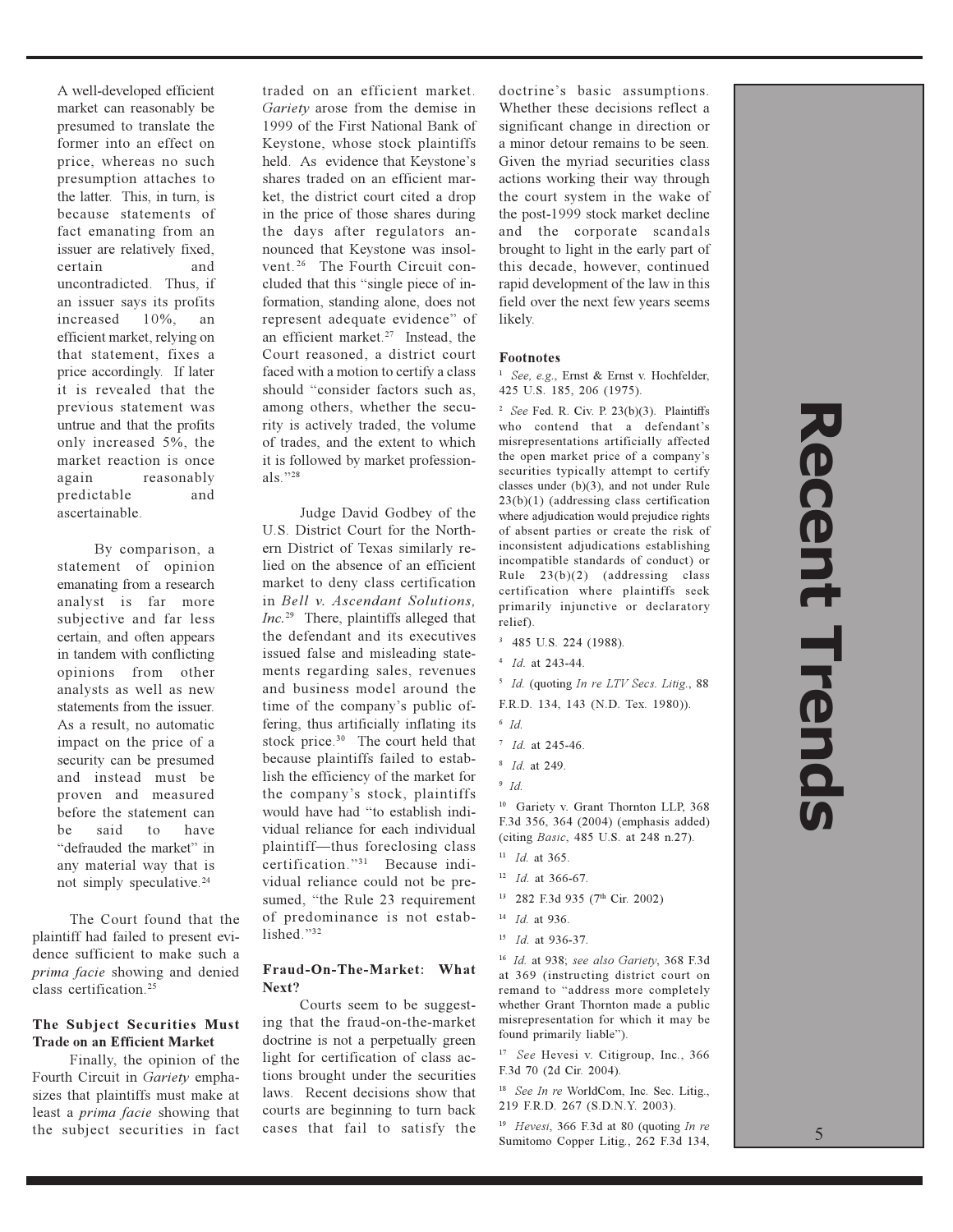6 Recent Trends **Recent Trends**  140 (2d Cir. 2001)).

- <sup>20</sup> Id.
- <sup>21</sup> Id. at 79.

<sup>22</sup> 222 F.R.D. 243, 247 (S.D.N.Y. 2004).

- $23$  *Id.*
- <sup>24</sup> Id.

<sup>25</sup> But see DeMarco v. Robertson Stevens, Inc., Case No. 03 Civ. 590 (GEL), 2005 WL 120233 (S.D.N.Y. Jan.

20, 2005) (declining to require a showing of measurable impact at the class certification stage of another analyst case, but noting that such a showing would be required on the merits to meet the materiality element of the fraudon-the-market presumption).

| <sup>26</sup> See 368 F.3d at 368. |
|------------------------------------|
|------------------------------------|

 $28$  *Id.* 

<sup>29</sup> 2004 U.S. Dist. LEXIS 12321 (N.D. Tex. July 1, 2004).

 $30$  *Id.* at  $*1$ .

 $31$  Id.

 $32$  *Id.* 

FOR MORE INFORMATION about THE FEDERALIST SOCIETY and its LITIGATION PRACTICE GROUP, please visit our website:

www.fed-soc.org

<sup>27</sup> Id.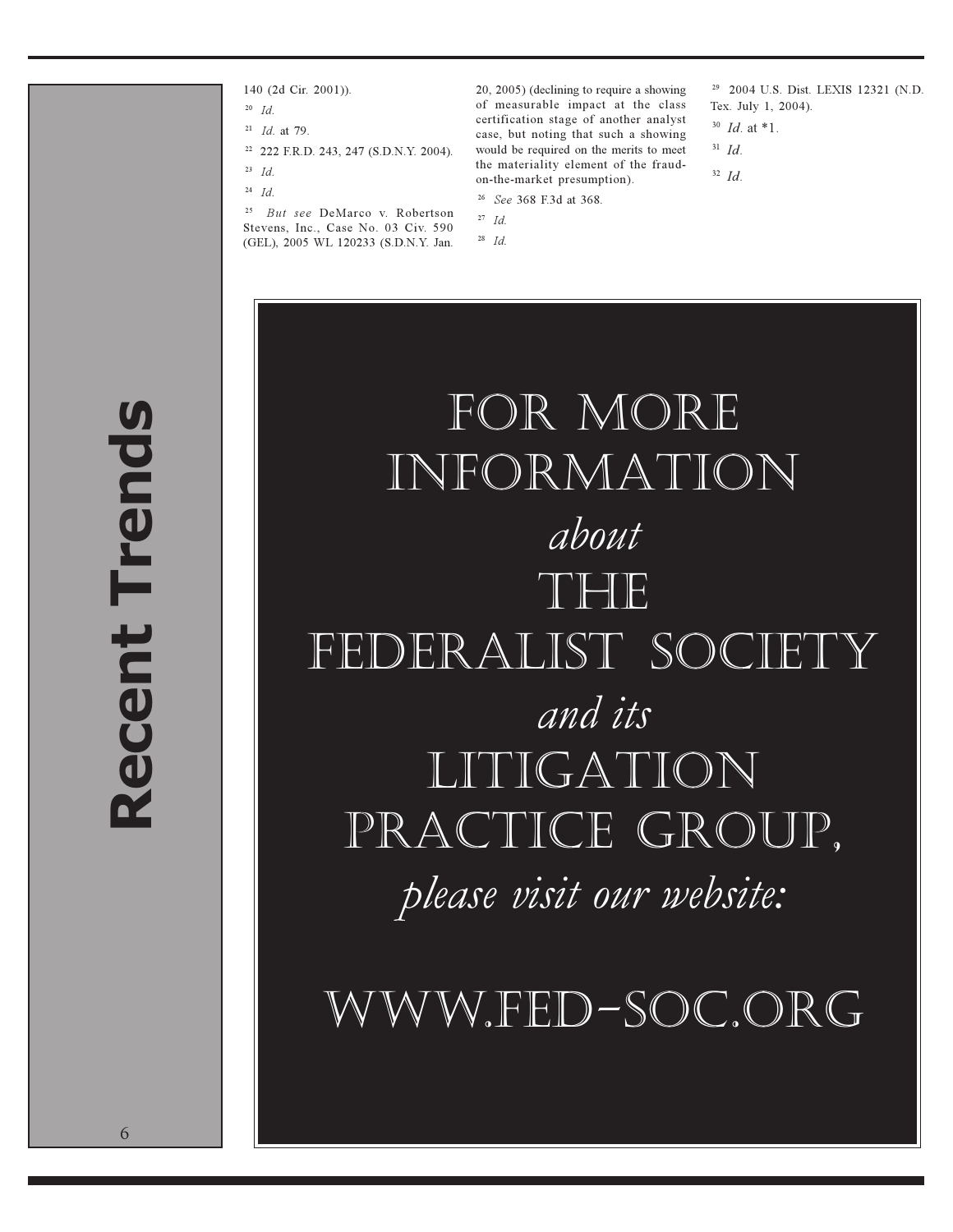#### SEVENTH CIRCUIT AFFIRMS "CLASS CERTIFICATION BY ESTOPPEL" THEORY: SUPREME COURT DENIES REVIEW

The Supreme Court in January declined to review a Seventh Circuit decision holding that a defendant's support of a proposed class settlement estops the defendant from later opposing certification of a litigation class in the event the proposed settlement is not approved. The defendants had argued that such a result handed down in Carnegie v. Household Int'l, Inc.<sup>1</sup> —would "discourage the settlement of class actions." Rejecting that suggestion, the Seventh Circuit (Posner, J.) noted that "[t]he pressures for settlement of class actions are enormous and will be not be lessened significantly by our upholding the class certification."

Carnegie involved two consolidated challenges to an income tax refund anticipation loan program offered by Household International and H&R Block. On behalf of a nationwide class, the plaintiffs alleged that Household and H&R Block failed to disclose that, under the programs, the tax preparer defendants received referral fees from the bank defendants that originated the refund anticipation loans. This nondisclosure was said to constitute mail and wire fraud, and thus to create liability under RICO, the federal racketeering statute.

After nine years of litigation, the defendants and one of the named plaintiffs entered into a "global settlement" intended to resolve all pending class actions on a classwide basis in exchange for a \$25 million settlement payment. As part of the proposed settlement, the defendants joined with the named plaintiff in representing to the district court that the settlement class was certifiable under Fed. R. Civ. P. 23, and the district court duly approved the settlement. The Seventh Circuit reversed, however, finding that the settlement was collusive. On remand, the district court followed the Seventh Circuit's directive, refused to approve the settlement, and appointed new counsel for the plaintiffs. "[R]ather than require the new plaintiff to move for certification[,] the [district] judge asked the defendants for their objections to certification, and they responded." After considering the defendants' class certification objections, the district court then certified a class for litigation—"the same class that had been contemplated by the rejected settlement."

On appeal, the defendants attacked the class certification procedure followed by the district court, arguing that the district court had improperly shifted the burden of persuasion to the defendants by requiring them to show cause why class certification should not be granted, and that the district court failed to address the significant manageability issues involved in trying the claims of a multimillion member class. The Seventh Circuit held that the defendants' previous support for a class settlement barred them from challenging certain aspects of class certification. Said the court:

> In the previous round of this protracted litigation the defendants had urged the district court to accept the giant class as appropriate for a global settlement, had prevailed in their urging, and so are precluded by the doctrine of judicial estoppel . . . from challenging its adequacy, at least as a settlement class (the significance of this qualification will appear in due course). It is true that we reversed the district court's approval of the settlement, but a reversal need not affect the application of judicial estoppel . . .. [T]he

defendants benefited from the temporary approval of the settlement, which they used to enjoin other [refund anticipation loan] litigation against them; and having reaped a benefit from their pertinacious defense of the class treatment of the case for purposes of settlement they cannot now be permitted to seek a further benefit from reversing their position.<sup>2</sup>

The Seventh Circuit further noted that while the defendants were entitled to challenge two aspects of class certification (manageability and adequacy of representation) notwithstanding their previous support for a certified settlement class, the defendants had failed to proffer a sufficient evidentiary basis for their arguments on those points.

Depending on how it is received in other circuits, Carnegie could prove to be a watershed in class action settlement strategy. The immediate significance of Carnegie is that, in the Seventh Circuit, defendants that support class certification in the settlement context will need to be particularly careful about ensuring that the requisites of settlement certification under Fed. R. Civ. P. 23(e) are satisfied, since a failure to obtain settlement approval will preclude many objections to later certification of a litigation class. More broadly, Carnegie suggests that defendants should be chary of entering into class settlement negotiations before the plaintiff's motion for certification of a litigation class has been decided.

#### Footnotes

<sup>2</sup> Id. at 660 (citations omitted).

<sup>1</sup> 376 F.3d 656 (7th Cir. 2004), cert. denied sub nom. H&R Block, Inc. v. Carnegie, 2005 U.S. LEXIS 465 (Jan. 10, 2005).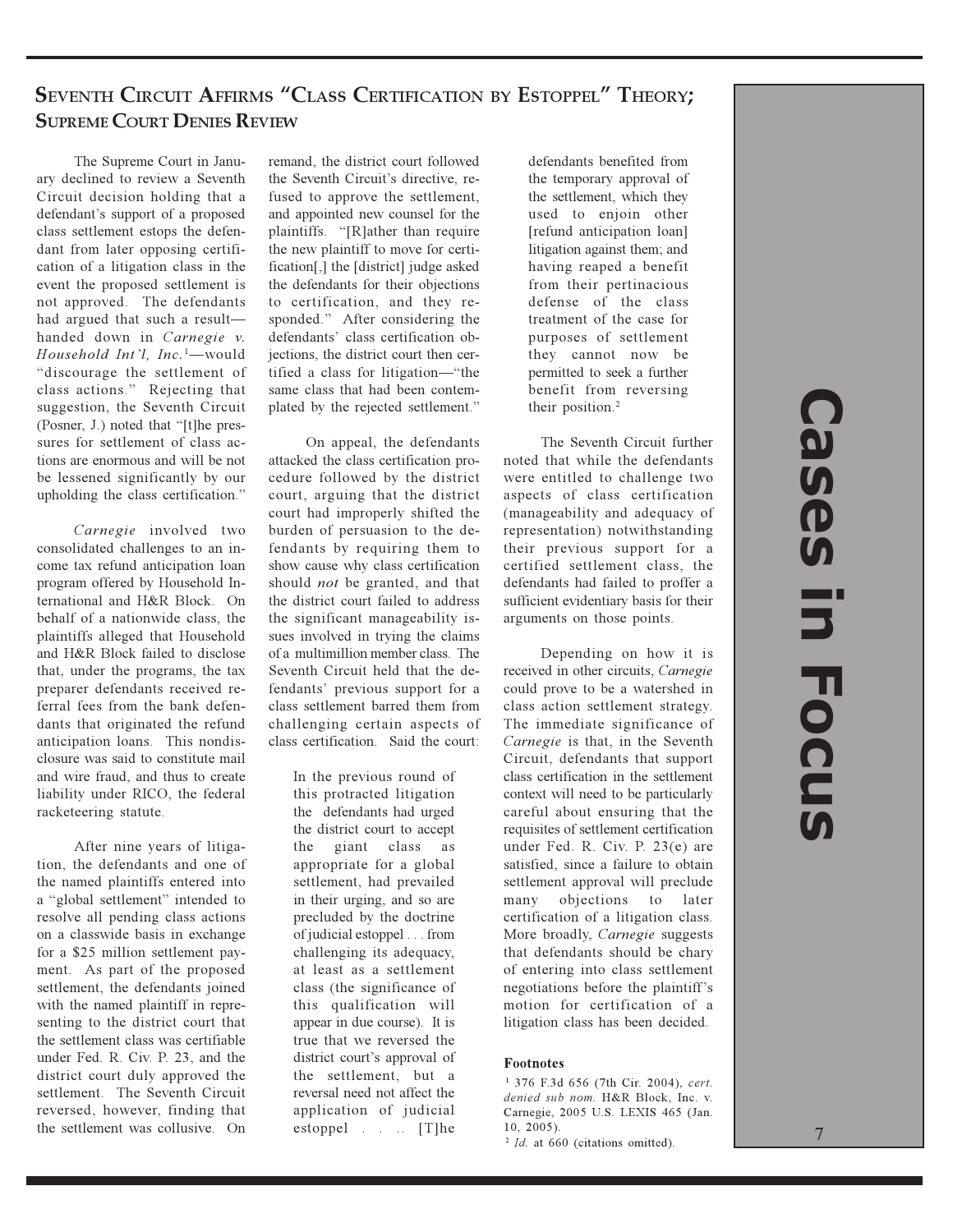# 8Cases in Focus Focus Ξ Ses

#### SECOND CIRCUIT REINSTATES OBESTITY CLASS ACTION AGAINST MCDONALD'S CORP., REJECTS APPLICATION OF HEIGHTENED PLEADING STANDARD FOR CONSUMER FRAUD CLAIMS

The Second Circuit Court of Appeals has reversed a decision of a New York district judge that had dismissed class action claims alleging that McDonald's Corp. deceived its customers into consuming "certain of its foods [that were] substantially less healthy than represented." The decision—Pelman v. McDonald's Corp.<sup>1</sup>—may revive obesity class actions against a variety of defendants that some have dubbed the latest incarnation of "lifestyle litigation."

The plaintiffs in Pelman had alleged violations of the New York Consumer Protection Act in a five-count class-action complaint. The plaintiffs first alleged that the "combined effect" of McDonald's advertising over a 15-year period "was to create the false impression that its food products were nutritionally beneficial and part of a healthy lifestyle if consumed daily." The plaintiffs' second count alleged that McDonald's had failed to disclose that its use of certain additives and its method of food processing rendered certain foods "substantially less healthy than represented." Next, the plaintiffs alleged that McDonald's had failed to make good on promises to provide nutritional information to its customers. The plaintiffs further alleged that, but for McDonald's alleged nutritional and health representations, they would not have eaten at McDonald's restaurants three to five times per week. Finally, the plaintiffs alleged that their frequent consumption of McDonald's food over a period of years caused a variety of health problems, including obesity, diabetes, cancer, and high blood pressure.

The district court dismissed the plaintiffs' claims, which were brought under N.Y. Gen. Bus. Law §§ 349 and 350. The court held that the plaintiffs' failure specifically to allege that they had relied to their detriment on the alleged

McDonald's representations was fatal to their claims based on N.Y. Gen. Bus. Law Section 350. While claims under Section 349 do not require proof of reliance, the district court nonetheless dismissed the plaintiffs' claims under that provision for failure to allege an adequate causal connection between their consumption of McDonald's food and their alleged injuries. In granting dismissal, the district court found it critical that the plaintiffs' complaint failed to answer such questions as: "What else did the plaintiffs eat? How much did they exercise? Is there a family history of the diseases which are alleged to have been caused by McDonald's products?"

The Second Circuit reversed the district court's dismissal of the plaintiffs' claims under Section 349, holding that the district court had effectively imposed a heightened pleading standard that is incompatible with the notice pleading standard of Fed. R. Civ. P. 8. Although the plaintiffs' claims under Section 349 were based on alleged misrepresentations and omissions, the court nonetheless held that the heightened pleading standard of Fed. R. Civ. P. 9(b) does not apply to statutory consumer fraud claims because "[Section] 349 extends well beyond common-law fraud to cover a broad range of deceptive practices . . . and because a private action under [Section] 349 does not require proof of the same essential elements (such as reliance) as common-law fraud."

The Second Circuit's ruling is significant in two respects. First, the revival of obesity litigation by an appellate court likely will spur further litigation against other industry participants, including restaurant chains, soft drink producers and distributors, snack food makers, and others. Second, and equally important, the Second Circuit's decision conflicts with decisions of numerous other courts that have held Rule 9(b)'s heightened pleading standard to apply to statutory consumer fraud claims.<sup>2</sup> The latter ruling likely will create further incentives for plaintiffs to bring statutory consumer protection claims because of the lax requirements necessary to sustain such claims relative to more traditional tort and contract claims.

#### Footnotes

1 396 F.3d 508 (2d Cir. 2005).

<sup>2</sup> See, e.g., Naporano Iron & Metal Co. v. American Crane Corp., 79 F. Supp. 2d 494, 510-11 (D.N.J. 1999) (citing cases and stating that "[a]pplying Rule 9(b) does not transform [statutory consumer fraud] claims into common law fraud – it merely requires [the plaintiff] to detail its fraud allegations to put defendants on notice, which is a principal rationale behind the 9(b) requirement.").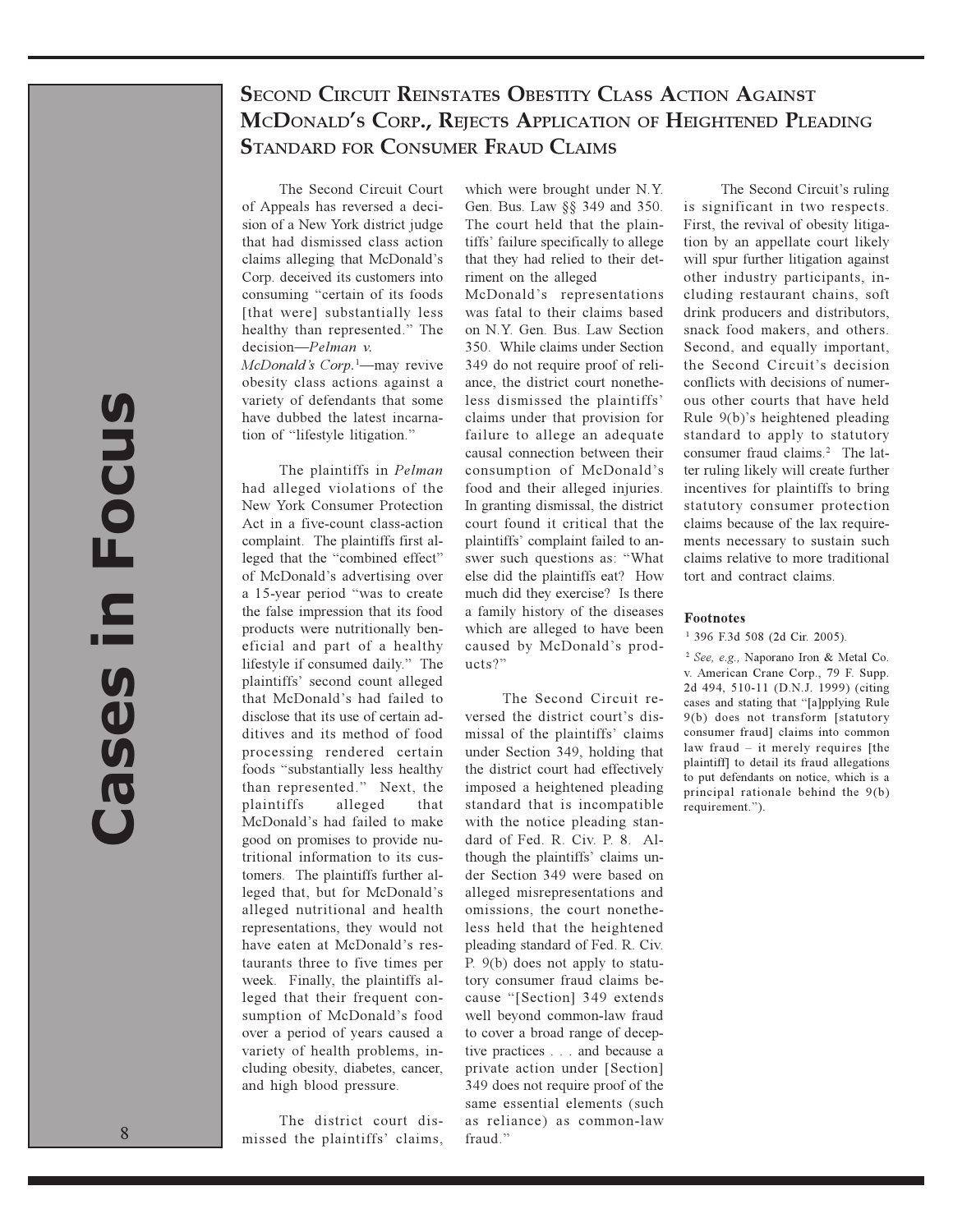#### CLASS ACTION FAIRNESS ACT (CONT. FROM PG. 1)

been filed in state court before February 18, 2005. The court held that the term "commenced," as used in CAFA, refers to the filing of a complaint (or similar initiating pleading), and not to the act of removal itself.

Given the large number of purported class actions filed on February 17, 2005 (apparently based on anticipation that the President would sign CAFA the next day), a number of defendants have argued that CAFA's "date of enactment" was February 17, 2005, the day on which the bill was passed by Congress, rather than February 18, 2005, the day on which the president signed the bill into law. The one court to release an opinion on the subject thus far has rejected that argument, invoking the lyrics of a song from a popular 1970s children's television program: "I'm just a bill/Yes, I'm only a bill/And if they vote for me on Capitol Hill/Well, then I'm off to the White House/Where I'll wait in a line/With a lot of other bills/For the president to sign/ And if he signs me, then I'll be a law/How I hope and pray that he will/But today I am still just a bill."<sup>3</sup> (Neither of these two decisions addresses other contested issues concerning the applicability of CAFA; among other things, litigants continue to debate whether CAFA applies to pre-February 18th cases that are amended to add parties after February 18th, to pre-February 18th cases that are amended after February 18th to include class allegations, etc.)

The first publicly available decision to interpret CAFA's modified amount-in-controversy provision suggests that removing defendants (and initiating plaintiffs) will continue to face challenges in establishing that removed cases involve sufficiently large amounts of potential damages or other relief. While CAFA eliminates any doubt that the amount in controversy in putative class actions is to be calculated in the aggregate (thus abolishing previous precedents that had relied on Snyder v. Harris and Zahn v. International Paper to require each individual class member to satisfy the jurisdictional amount requirement), it still appears that defendants will need to do more than simply assert that a large amount is at issue. In Holland v. Cole Nat'l Corp.,<sup>4</sup> the plaintiff in an action originally filed in federal court argued that CAFA's jurisdictional requirements were met because the case involved "many thousands of class members," and because the defendant generated revenues of more than \$50 million from the sale of the challenged products and services.<sup>5</sup> The district court rejected this argument, thus suggesting the possibility that federal courts will continue to scrutinize the amount-in-controversy requirement

with some rigor.

Finally, the first publicly aailable decision interpreting the lass-settlement provisions of AFA suggests that courts will not be reluctant to reduce attorneys' fee awards where they are out of proportion to the actual benefit received by settlement class members. In Fears v. Wilhelmina Model Agency, Inc.,<sup>6</sup> the district court relied in part on CAFA (which was not technically applicable, since the action predated the effective date of the statute) to hold that plaintiffs' counsel was entitled to a fee award based only on a percentage of class claims actually submitted and approved for payment, and not based on a percentage of the total settlement fund made available to class members.

#### Footnotes

<sup>1</sup> See, e.g., Lorraine Motors, Inc. v. Aetna Case. & Sur. Co., 166 F. Supp. 319, 323- 24 (E.D.N.Y. 1958); Hunt v. Transp. Indem. Ins. Co., 1990 U.S. Dist. LEXIS 16555 (D. Haw. July 30, 1990).

2 404 F.3d 1232 (10th Cir. 2005).

3 Berkowitz v. Transfirst Health Servs., Inc., 2005 U.S. Dist. LEXIS 9604, at \*2 n.1 (E.D. Missouri May 19, 2005) (emphasis in opinion).

4 2005 U.S. Dist. LEXIS 9862 (W.D. Va. May 24, 2005).

 $5$  *Id.* at  $*46$ .

6 2005 U.S. Dist. LEXIS 7961 (S.D.N.Y. May 5, 2005).

#### PROPOSITION 64 (CONT. FROM PG. 1)

clearly applies to actions filed on or after November 3, 2004, it does not expressly state whether it applies to actions filed prior to its enactment. Not surprisingly, trial courts have been inundated by motions seeking the dismissal of pending UCL actions, primarily on three grounds. First, the language of Proposition 64 and its prefatory section describing its

intent and purpose arguably suggest that it should be applied to all UCL actions, including pending cases.<sup>1</sup> Second, the repeal of a statutory right of action immediately terminates pending actions based on that right.<sup>2</sup> Third, Proposition 64's new standing and class action requirements are procedural in nature and apply to pending actions because they do not impair vested rights or impose new, additional or different

liabilities based on past conduct.<sup>3</sup> In response, plaintiffs are contending, among other things, that Proposition 64 does not expressly provide that it applies to pending actions and that the right to prosecute a UCL action vests when it is filed and cannot be impaired.

Because numerous UCL cases were on appeal when Proposition 64 was enacted, the Courts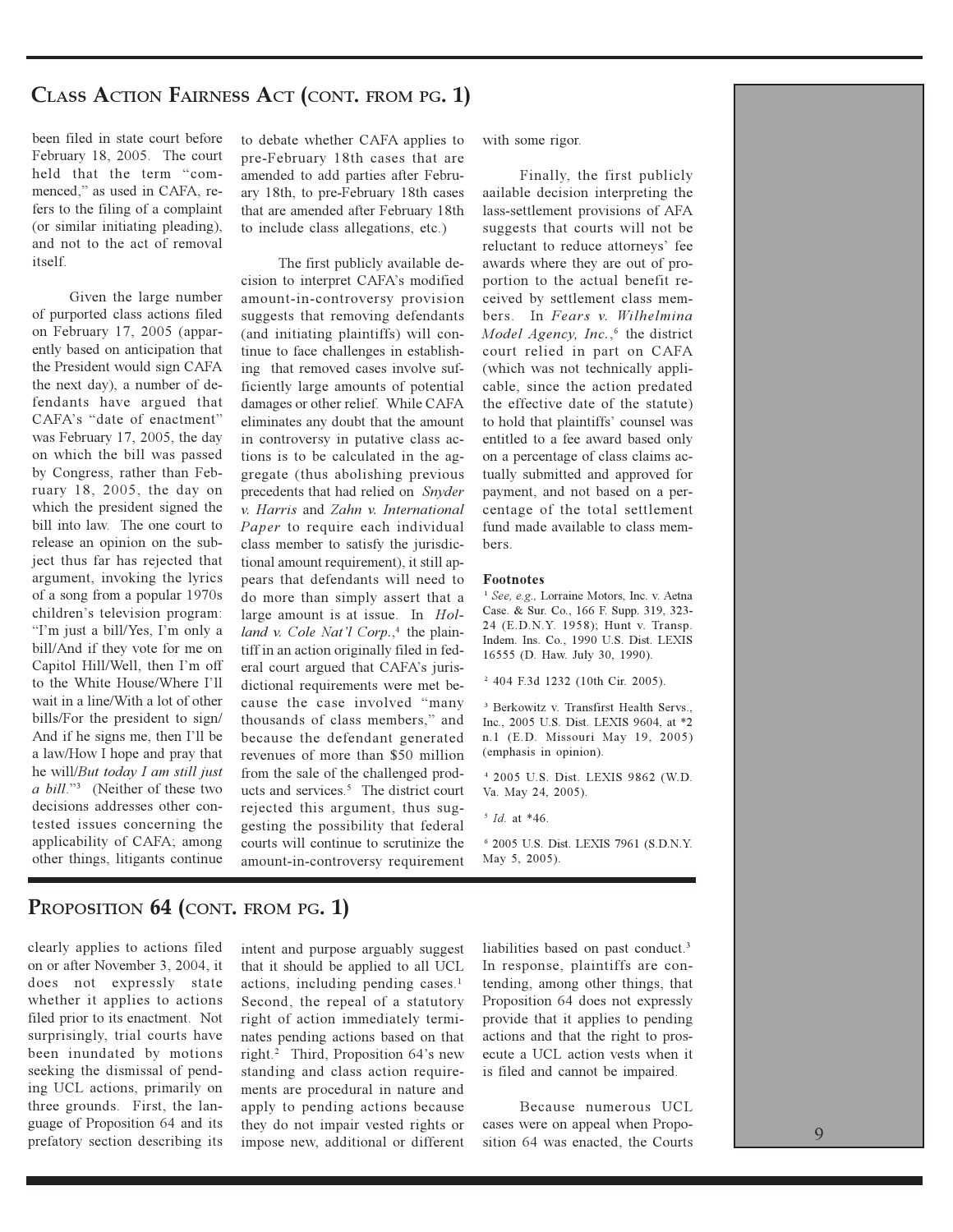of Appeal have been quick to provide guidance on this issue. As of the date this article was completed, six published cases have held that Proposition 64 applies to pending actions<sup>4</sup> and one has held that it does not.<sup>5</sup> The first published case, Californians for Disability Rights v. Mervyn's, LLC,<sup>6</sup> decided by the First District, held that Proposition 64 did not apply to a case pending on appeal because it would "deny parties fair notice and defeat their reasonable reliance and settled expectations," particularly given the commitment of substantial resources in pursuing the claim. Since Californians for Disability Rights, however, there have been five published decisions reaching the opposite conclusion, all of which focused on the "statutory right repeal doctrine." These cases all held that, because the right to assert a UCL claim is wholly statutory—and not based on the common law—such right can be repealed at any time. Under the rationale of these cases, Proposition 64 must be applied to pending cases, including those on appeal.

Not surprisingly, given the split of authorities, the California Supreme Court has granted review of a number of Proposition 64 cases to decide the applicability of Proposition 64 to pending cases.<sup>7</sup> A decision is expected later this year.

#### The Fallout: Other Issues to be Litigated

Proposition 64 raises other questions that are being and will be litigated in California. First, when a UCL claim is dismissed based on the plaintiff's lack of standing, can the plaintiff's counsel amend the complaint to substitute an injured plaintiff? The published decisions discussed above and trial courts have reached different conclusions on this issue,<sup>8</sup> most allowing leave to amend based on traditional notions of liberality, while some have denied leave. Importantly,

however, no court appears to have addressed the obvious policy question, which is why the plaintiff's counsel should be permitted to continue litigating a case as if he or she owned the claim.9 Proposition 64 was intended to preserve the right of injured parties to retain counsel to prosecute their UCL claims, not the right of attorneys to find clients to represent in such actions.10 A countervailing argument is that, because a claim was being prosecuted on behalf of the "general public," possibly causing members of the general public to rely on the pendency of a UCL action, it is equitable to permit the case to continue after substitution of a proper plaintiff. While these arguments have been raised principally at the trial court level at this point, they should be determined at the appellate level shortly.

Second, if a plaintiff without standing is allowed to amend his complaint to substitute an injured plaintiff, do the claims of absent class members relate back to the filing of the claim by the unaffected plaintiff? Similarly, if a plaintiff can amend a complaint to add class allegations, do the claims of absent class members relate back to the filing of the claim by the individual on his or her own behalf or on the behalf of the general public?

Third, what will be the impact of Proposition 64's new injury and causation requirements on the previously used definitions of "unlawful," "unfair" and "fraudulent" conduct? California courts have repeatedly held that relief under the UCL is available without individualized proof of deception, reliance and injury.<sup>11</sup> Indeed, this has been the mantra of plaintiffs bringing suit under the UCL. Given the new injury and causation requirements, however, California courts will have to revisit the previous case law discussing whether certain conduct is "unlawful," "unfair" and/or "fraudulent," particularly where no resulting injury can be attributed to such conduct.

Fourth, can a plaintiff seek discovery, file motions or otherwise prosecute a UCL action while a dismissal motion based on Proposition 64 is pending?

Fifth, what will be the impact of Proposition 64's new injury and causation requirements on class certification proceedings? The UCL's new injury and causation requirements may assist defendants in defeating class certification of UCL representative actions that otherwise might have been certified with little hesitation. Prior to Proposition 64, California courts had determined that, because a UCL claim premised on "fraudulent" or deceptive conduct does not require proof of actual reliance or damages, problematic issues regarding commonality and typicality in these respects had no bearing on class certification. For example, in Massachusetts Mutual Life Insurance  $Co.$  v. Superior  $Conrt<sub>12</sub>$ the Court of Appeal affirmed class certification of a UCL claim based on alleged non-disclosure of certain terms relating to the sale of "vanishing premium" life insurance policies. Although defendant argued that class treatment was not suitable because each plaintiff would be required to make an individual showing of the representation that he or she received,<sup>13</sup> the Court rejected this argument, reasoning that under the "unique scope" of UCL, plaintiffs were not required to prove individualized deception, reliance and/or injury.14 Based on Proposition 64, however, Massachusetts Mutual, and other cases following its rationale, may no longer be applicable.

While there is no shortage of issues to be litigated in the aftermath of Proposition 64, there can be no question that significant reforms have taken place. Not only has California reduced the allure of legal bounty-hunting in its courts, but it also has elimi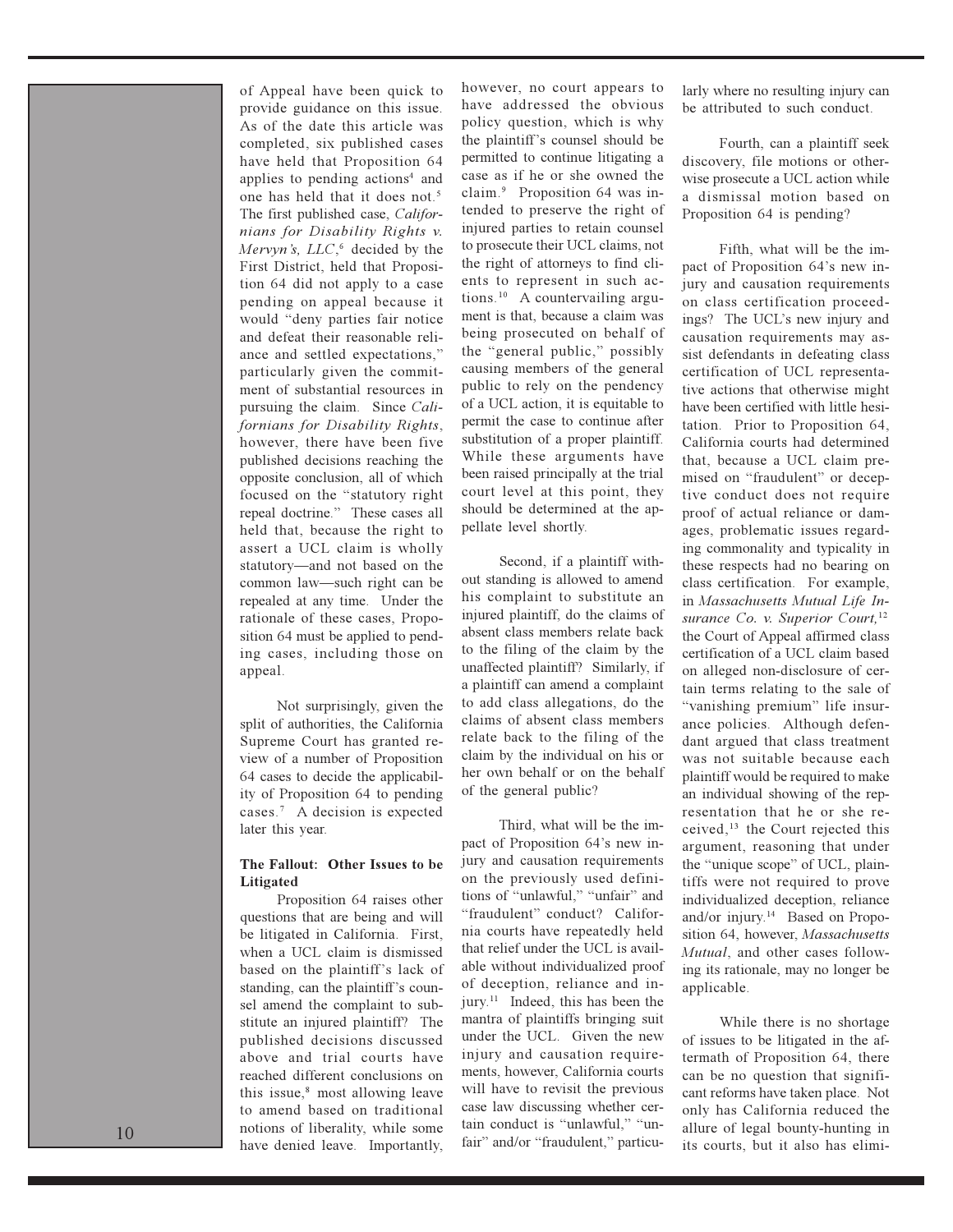nated the ability of plaintiffs' lawyers to gain settlement leverage by pleading UCL claims in routine cases. Going forward, plaintiffs' lawyers will need to find injured clients before they can sue, and they must meet the requirements of due process before obtaining classwide relief. Stay tuned; further reforms are in the planning process.

#### Footnotes

<sup>1</sup> See, e.g., Day v. City of Fontana, 25 Cal. 4th 268, 274 (2001) (holding that initiative's Findings and Declaration of Purpose may be considered by court in order to "test" its construction of initiative's unambiguous statutory language).

<sup>2</sup> See, e.g., Younger v. Superior Court, 21 Cal. 3d 102, 109 (1978); Governing Board of Rialto Unified School District v. Mann, 18 Cal. 3d 819, 829 (1977); Cal. Gov. Code § 9606.

See, e.g., Tapia v. Superior Court, 53 Cal. 3d 282, 288 (1991); Brenton v. Metabolife Int'l, Inc., 116 Cal. App. 4th 679, 688 (2004).

4 Thorton v. Career Training Center, Inc., 128 Cal. App. 4th 116 (Cal. App. 4th Dist., April 4, 2005) (holding that Proposition 64 applies to pending actions); Frey v. Trans Union Corp., 127 Cal. App. 4th 986 (Cal. App. 4th Dist., March 24, 2005) (same); Lytwyn v. Fry's Electronics, Inc., 25 Cal. Rptr. 3d 791 (Cal. App. 4th Dist., Feb. 22, 2005) (same); Bivens v. Corel Corp., 126 Cal. App. 4th 1392, 24 Cal. Rptr. 3d 847 (2005), petition for rev. filed (Mar. 29,

2005); Thomas Branick v. Downey Savings and Loan Assn., 126 Cal. App. 4th 828, 24 Cal. Rptr. 3d 406 (2005) (same), petition for rev. filed (Mar. 22, 2005); James Benson v. Kwikset Corp., 126 Cal. App. 4th 887, 24 Cal. Rptr. 3d 683 (2005) (same), petition for rev. filed (Mar. 21, 2005).

5 Californians for Disability Rights v. Mervyn's, LLC, 126 Cal. App. 4th 386, 24 Cal. Rptr. 3d 301 (2005), petition for rev. filed (Mar. 14, 2005).

6 126 Cal. App. 4th at 397 (reasoning that the application of Proposition 64 to cases filed before the initiative's effective date "would deny parties fair notice and defeat their reasonable reliance and settled expectations.").

<sup>7</sup> See Californians for Disability Rights v. Mervyn's, LLC, 2005 Cal. LEXIS 4586 (Cal. Apr. 27, 2005); Benson v. Kwikset Corp., 2005 Cal. LEXIS 4587 (Cal. Apr. 27, 2005); Bivens v. Corel Corp., 2005 Cal. LEXIS 4601 (Cal. Apr. 27, 2005).

8 Compare Branick, 126 Cal. App. 4th 828 (remanding case to trial court for determination as to whether the plaintiffs should be granted leave to amend the complaint to substitute an affected plaintiff to preserve the claims of the represented group) with Benson, 126 Cal. App. 4th 887 (remanding case only to permit plaintiff to demonstrate standing, and unlike the Branick Court, likely would not permit a new plaintiff with standing to intervene.).

9 Keru Investments, Inc. v. Cube Co., 63 Cal. App. 4th 1412, 1425 (1998) ("Choses in action belong to the party who suffered the injury.").

<sup>10</sup> The effort to curtail persons without

a valid cause of action from filing suit is not a new phenomenon. "At common law, barratry was 'the offense of frequently exciting and stirring up suits and quarrels' (4 Blackstone, Commentaries 134) and was punishable as a misdemeanor." Rubin v. Green, 4 Cal. 4th 1187, 1190 (1993). A statutory version of the crime survives today. Cal. Pen. Code §§ 158-159. "The modern successor of common law barratry, solicitation, is not only a misdemeanor when accomplished through the use of agents, but is also subject to discipline by the State Bar." Rubin, 4 Cal. 4th at 1190; see also Cal. Bus. & Prof. Code §§ 6152-6153; rule 1-400, Rules of Prof. Conduct of State Bar.

<sup>11</sup> Massachusetts Mut. Life Ins. Co. v. Superior Court, 97 Cal. App. 4th 1282, 1288 (2002) (citing numerous cases).

<sup>12</sup> 97 Cal. App. 4th at 1282.

<sup>13</sup> Defendant had presented to the Court numerous out-of-state authorities holding that vanishing premium claims were not suitable for class treatment, which the Court distinguished based on the broad scope of California's UCL jurisprudence. *Id.* at 1291.

<sup>14</sup> Id. at 1288-92; see also Corbett v. Superior Court, 101 Cal. App. 4th 649, 672 (2002) (noting that "[t]he refusal to certify a class on other claims is not dispositive on whether the UCL claim should be certified, because the UCL claim is materially different from the other causes of action. Relief under the UCL is available without individualized proof of deception, reliance and injury.").

Published by: The Federalist Society for Law & Public Policy Studies 1015 18th Street, N.W., Suite 425, Washington, D.C. 20036.

> Website: www.fed-soc.org Phone: (202) 822-8138 Fax: (202) 296-8061 Email: fedsoc@radix.net